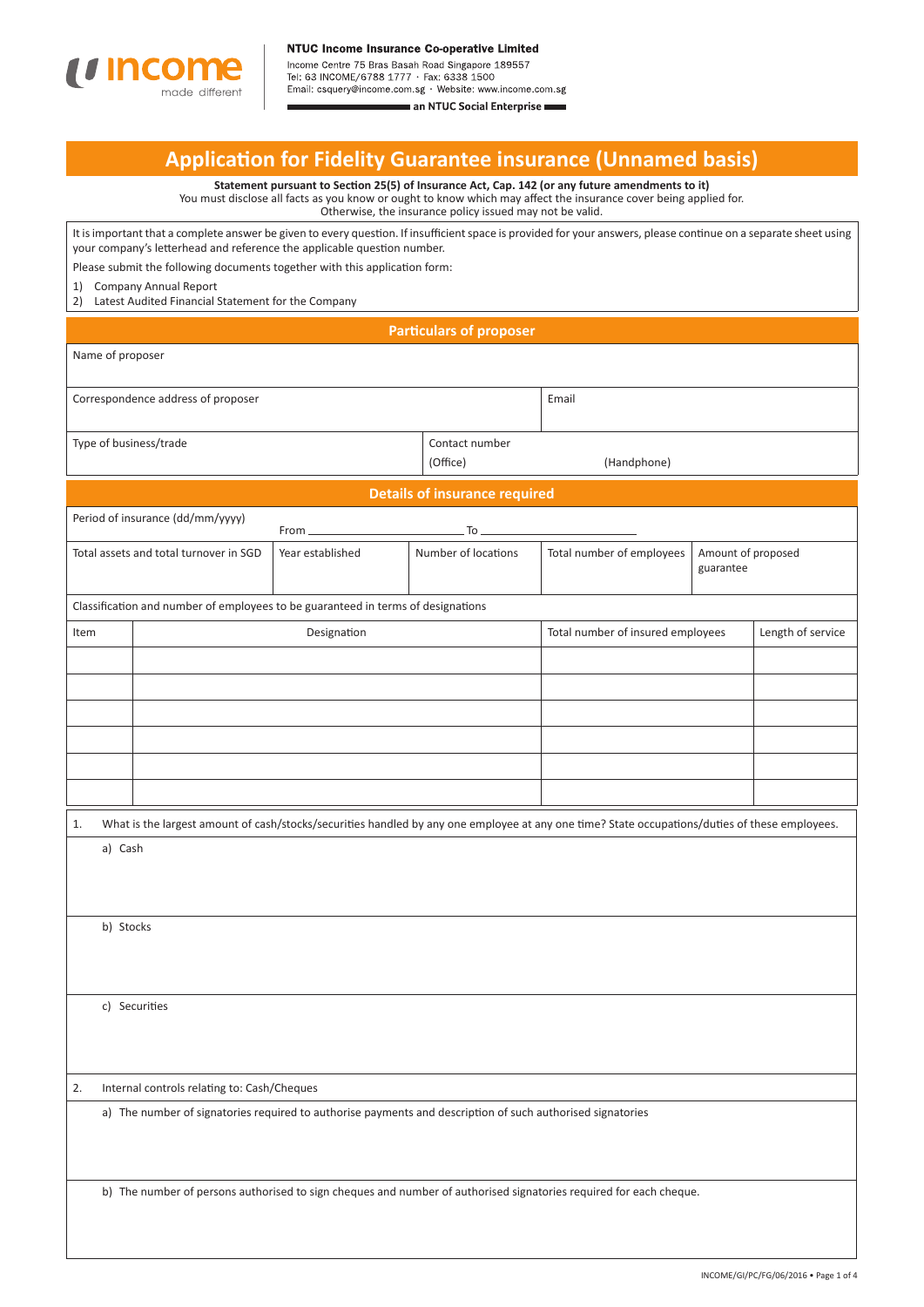|  | c) From what sources will money reach the employees' hands? |  |  |  |
|--|-------------------------------------------------------------|--|--|--|
|--|-------------------------------------------------------------|--|--|--|

d) Are all monies received banked by the following morning?

e) How often are bank reconciliation statements prepared?

f) How often are cash books checked with the receipt counterfoils and vouchers by a responsible official?

g) Where employees are allowed to collect monies outside the office premises, are these accounted for daily?

h) Are prenumbered official receipts used as confirmation of the receipt of monies?

i) How often are surprise cash counts done by an employee independent of the cashier?

j) If cheque signing machines are used, what procedures operate to ensure that signatures are only applied to properly authorised cheques?

**Stocks**

a) Nature of stocks

b) Frequency of physical stocktaking

c) Persons responsible to carry out stock checks

d) Are services of a professional firm employed for stocktaking?

e) Who keeps the stock records?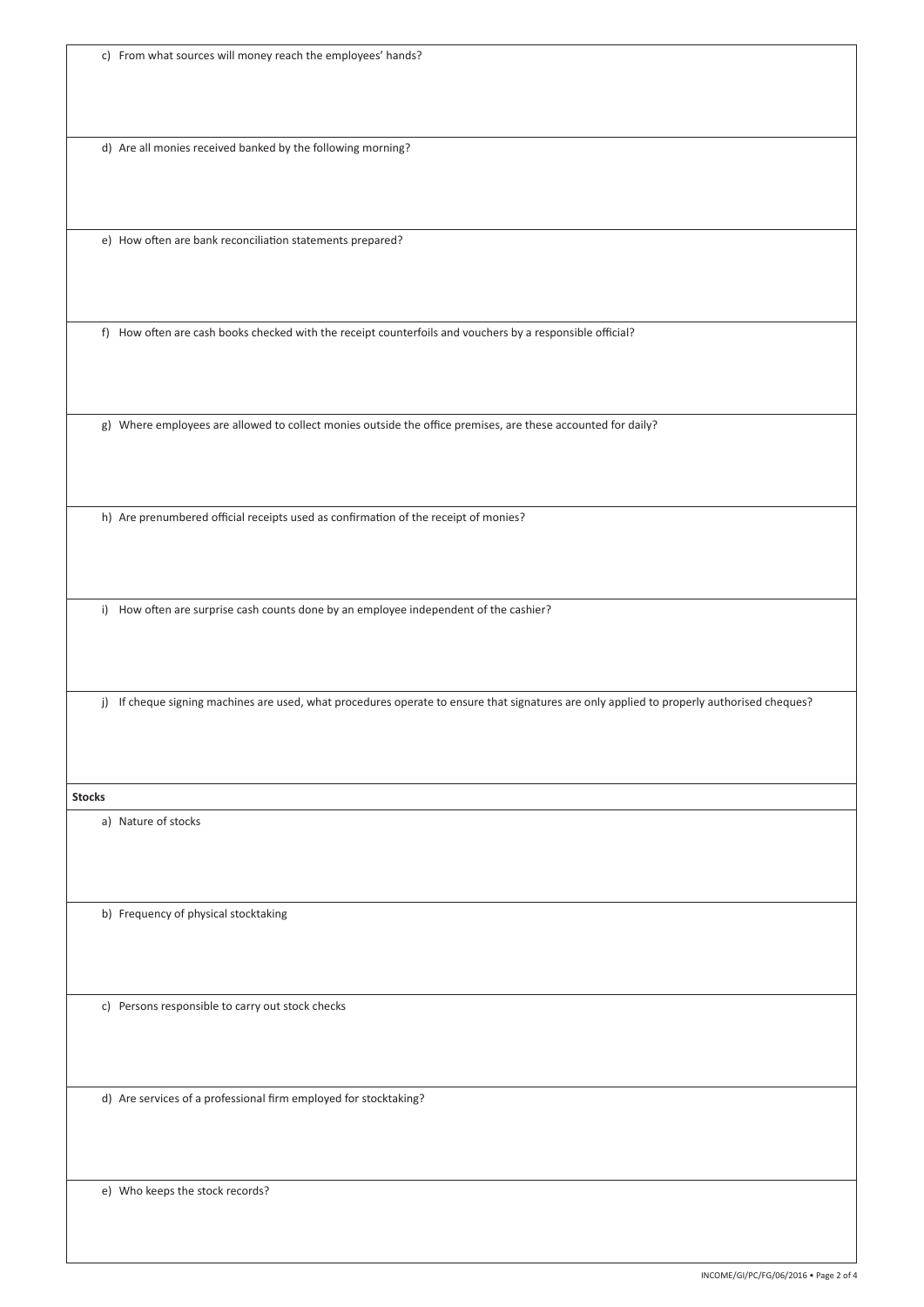| f) Please advise security regarding:<br>Checking of inward goods                                                                                                           |                                                   |  |  |  |
|----------------------------------------------------------------------------------------------------------------------------------------------------------------------------|---------------------------------------------------|--|--|--|
| Releasing of stocks from stores                                                                                                                                            |                                                   |  |  |  |
|                                                                                                                                                                            |                                                   |  |  |  |
|                                                                                                                                                                            |                                                   |  |  |  |
| <b>Securities</b>                                                                                                                                                          |                                                   |  |  |  |
| a) How often are securities independently and physically checked with the register of securities?                                                                          |                                                   |  |  |  |
| b) List persons and their designations authorised to deal in securities.                                                                                                   |                                                   |  |  |  |
| c) Do transactions by custodian require authority of at least two authorising officials?                                                                                   |                                                   |  |  |  |
|                                                                                                                                                                            |                                                   |  |  |  |
| d) Are securities held in the name of the Company or in the name of a corporation nominee?                                                                                 |                                                   |  |  |  |
| <b>Credit Card Facilities</b>                                                                                                                                              |                                                   |  |  |  |
| a) If these facilities are given to employees, list persons and their designations.                                                                                        |                                                   |  |  |  |
| b) Are these employees allowed to use these facilities for personal expenses and, if so, the method by which such expenses are identified and<br>settled.                  |                                                   |  |  |  |
| c) Which person (s) are responsible for verifying statements received?                                                                                                     |                                                   |  |  |  |
| Questions regarding system of check                                                                                                                                        |                                                   |  |  |  |
| Is a good system of records maintained and is it up to date?<br>1.                                                                                                         | $\Box$ Yes $\Box$ No                              |  |  |  |
| Are the duties and authorities of each staff member clearly defined?<br>2.                                                                                                 | $\Box$ Yes<br>⊿No                                 |  |  |  |
| Is the division of responsibilities between departments, sections and individuals well defined so that no one person handles a<br>3.<br>transaction from beginning to end? | $\sqcup$ Yes $\mathop{!}\nolimits$<br>$\Box$ No   |  |  |  |
| Are independent checks of work carried out in the accounting, cash and stock sections?<br>4.<br>$\Box$ Yes                                                                 |                                                   |  |  |  |
| Is there a proper system of authentication of vouchers for payments?<br>5.                                                                                                 | $\Box$ Yes $\mathsf L$<br>$\Box$ No               |  |  |  |
| Is there regular (at least once a month) balancing of cash and stock books and reconciliation with control records?<br>6.                                                  | $\sqcup$ Yes $\mathop{\downarrow}$<br>$\sqcup$ No |  |  |  |
| Is there an imprest system of petty cash funds?<br>7.<br>a)                                                                                                                | $\sqcup$ Yes<br>⊿No                               |  |  |  |
| b) Is it in the custody of one person only?                                                                                                                                | $\sqcup$ Yes<br>l No                              |  |  |  |